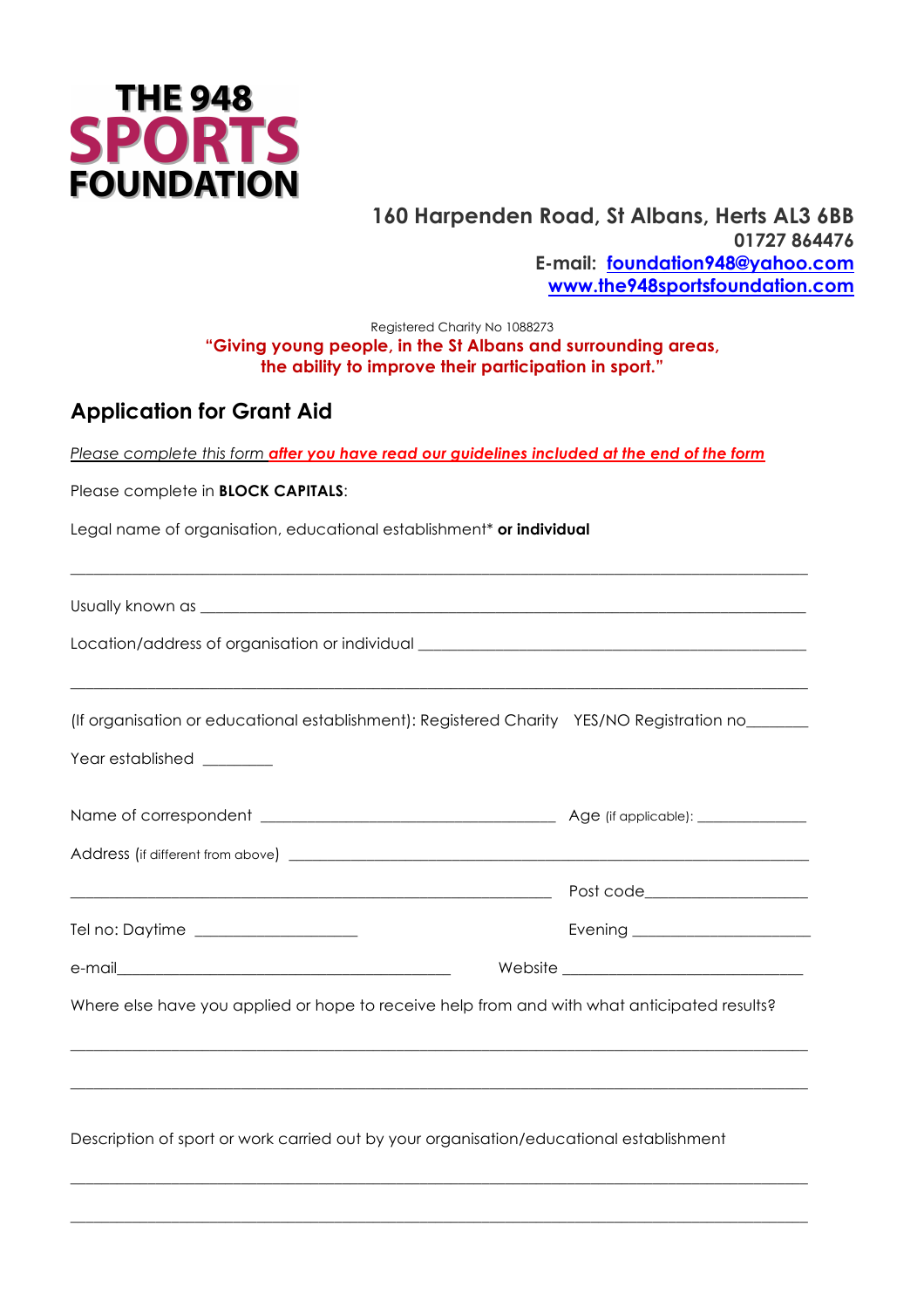| Please attach copies of accreditation from Sport Associations.<br>If an application does not include this documentation, then a<br>grant will not be considered<br>e.g. Written accreditation from Sporting Association, National Body, School or Coach<br>2. Details for which grant aid is sought:                                                                                                                                                                                        |  |  |
|---------------------------------------------------------------------------------------------------------------------------------------------------------------------------------------------------------------------------------------------------------------------------------------------------------------------------------------------------------------------------------------------------------------------------------------------------------------------------------------------|--|--|
|                                                                                                                                                                                                                                                                                                                                                                                                                                                                                             |  |  |
|                                                                                                                                                                                                                                                                                                                                                                                                                                                                                             |  |  |
|                                                                                                                                                                                                                                                                                                                                                                                                                                                                                             |  |  |
| $\begin{tabular}{c} \multicolumn{2}{c }{\textbf{1}} & \multicolumn{2}{c }{\textbf{2}} & \multicolumn{2}{c }{\textbf{3}} & \multicolumn{2}{c }{\textbf{4}} & \multicolumn{2}{c }{\textbf{5}} & \multicolumn{2}{c }{\textbf{6}} & \multicolumn{2}{c }{\textbf{7}} & \multicolumn{2}{c }{\textbf{8}} & \multicolumn{2}{c }{\textbf{9}} & \multicolumn{2}{c }{\textbf{1}} & \multicolumn{2}{c }{\textbf{1}} & \multicolumn{2}{c }{\textbf{1}} & \multicolumn{2}{c$<br>3. Overall cost of scheme |  |  |
| f<br>For how much are you asking The Foundation?                                                                                                                                                                                                                                                                                                                                                                                                                                            |  |  |
| 4. "Shopping List" of related sports equipment required and cost of each item - supporting<br>documentation, eg estimates should be attached where possible.                                                                                                                                                                                                                                                                                                                                |  |  |
| 5. Do you need the funds by a specific date? YES/NO If YES, please give date ______________________                                                                                                                                                                                                                                                                                                                                                                                         |  |  |
| 6. (If organisation or educational establishment) what numbers and age ranges of young people will benefit?                                                                                                                                                                                                                                                                                                                                                                                 |  |  |
|                                                                                                                                                                                                                                                                                                                                                                                                                                                                                             |  |  |
| 7. Any additional comments you may wish to make:                                                                                                                                                                                                                                                                                                                                                                                                                                            |  |  |
| 8. Have you previously applied to The 948 Sports Foundation for a grant? YES/NO                                                                                                                                                                                                                                                                                                                                                                                                             |  |  |
| If YES, provide date _________________<br>If successful, amount of grant received: £                                                                                                                                                                                                                                                                                                                                                                                                        |  |  |
| In the event of your application being successful please enter the full account name to which cheques<br>should be made payable:                                                                                                                                                                                                                                                                                                                                                            |  |  |
| Please tick this box if you do not wish to be included in our website or local newspaper articles                                                                                                                                                                                                                                                                                                                                                                                           |  |  |
| Please note that funding will only be released on production of an invoice, purchase order or a copy of a receipt. The person<br>completing or signing the form should have such authority to assume responsibility for all aspects of this application.                                                                                                                                                                                                                                    |  |  |
| Date that the contract of the contract of the contract of the contract of the contract of the contract of the contract of the contract of the contract of the contract of the contract of the contract of the contract of the                                                                                                                                                                                                                                                               |  |  |
| Position held                                                                                                                                                                                                                                                                                                                                                                                                                                                                               |  |  |
| Please send applications to:<br>The 948 Sports Foundation Administrator, The 948 Sports Foundation, 160 Harpenden Road,<br>St Albans, Hertfordshire, AL3 6BB                                                                                                                                                                                                                                                                                                                                |  |  |